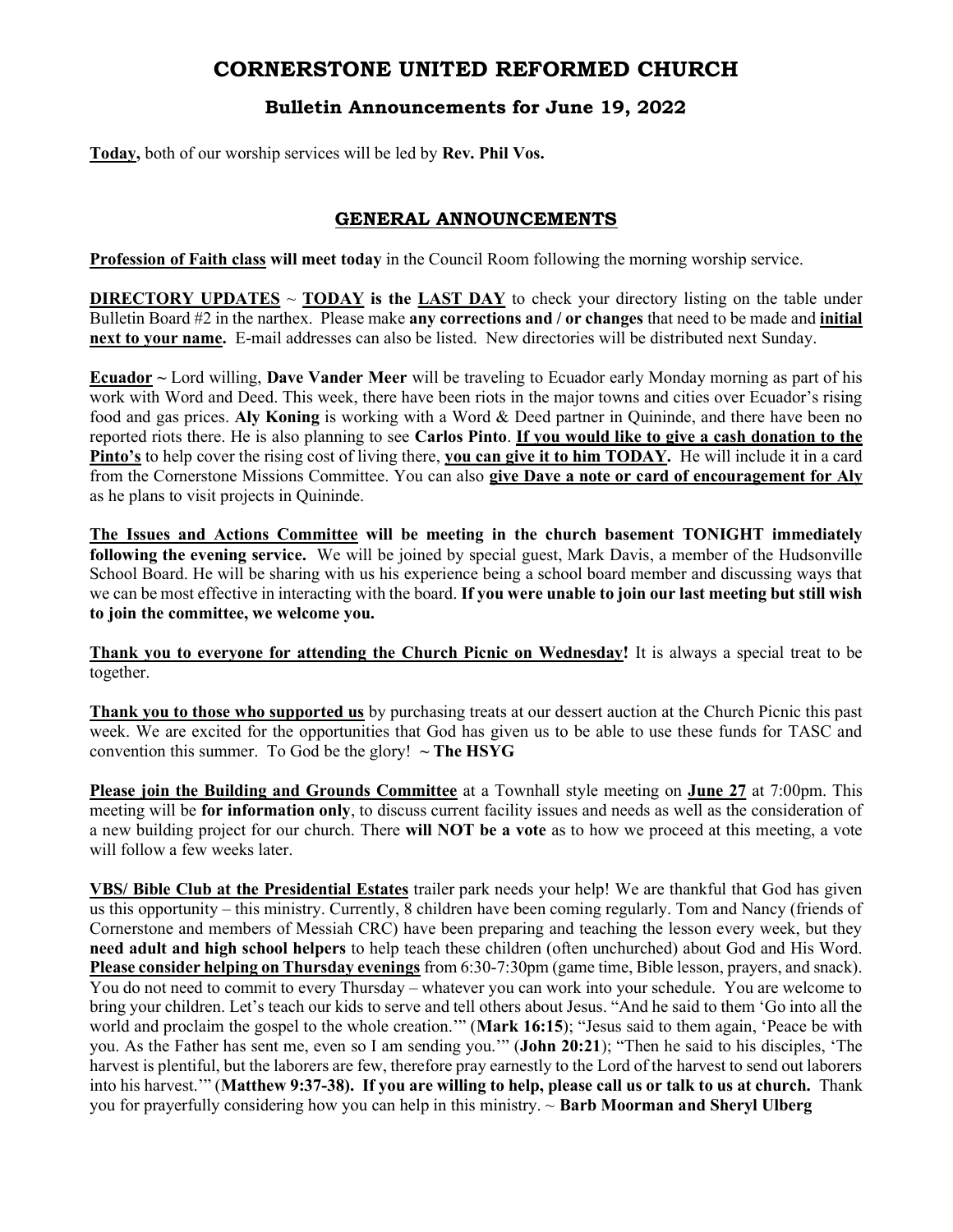A student from last year's IRBC Biblical Counseling class said, "I'm very thankful I could take this course. I looked forward to it every week. I have learned the importance of knowing the Word of God, inside & out. I also learned some things about myself." The IRBC Basic Training Course in Reformed Biblical Counseling will be offered at several Michigan locations this fall. For more information and a registration form, type "reformedbiblicalcounseling" in your word search to get to IRBC's website. Then click on "Basic Training Course" at the top of our homepage.

Farewell picnic supper for the Coskun's is THIS WEEK Saturday, June 25, 5:00-6:30pm at Walker URC. Because Cagdas Coskun has preached in our church while he was a student at Puritan Reformed Theological Seminary, Walker URC invites you to a farewell picnic supper that we will be having for the Coskun's prior to their return to Turkey where Cagdas will begin his work as a missionary. We will be serving brisket, wings, meatloaf burgers and more. You will also learn about an opportunity to volunteer at a fund-raising event for the Turkish Mission in Buckley MI, Aug. 18-20, where Walker URC will have two kitchens serving food at the Buckley Old Engine Show.

Single Adults ages 30-55, are you interested in fellowshipping with other Christian singles? A group is forming in West Michigan who are single (never married, divorced, single parents, etc.) for fun and fellowship events. These events include things like picnics, BBQ, tubing, canoeing, sporting events, bowling, etc. If anyone is interested in being notified of upcoming events or would like more information, please contact Mindy Adema at mindyadema@gmail.com or phone/text (616) 450-6891.

Reformed Fellowship is grateful for your support and prayers as we continue to publish Reformed material to build up God's church around the world. This spring we have added about 30 individuals to our prison ministry through collaboration with Rev. Brummel of Divine Hope Seminary. This program includes signing up these inmates as subscribers to The Outlook at no cost to them, and traditionally Reformed Fellowship board members or others have also corresponded with these men to encourage them and answer questions about the Reformed faith. We are very grateful for these opportunities to "remember" those in prison, and we praise the Lord for providing donors to support this work. We ask that you pray for continued guidance and funding for RFI as more such opportunities open up, and we ask for your prayers that the Lord would bless this outreach to build up his kingdom.

You are invited to attend a Missions Symposium hosted by Dutton URC on Wednesday, August 24, at 7:00 pm, the Lord willing. The 2022 URCNA Synod will have before it two proposals for how we work together in missions: a majority report and a minority report. Each report will be presented at the Missions Symposium followed by a time of question and answer. Dutton URC is located at 6950 Hanna Lake Ave SE, Caledonia. The event will be live streamed at www.DuttonURC.org/live-stream. If you have any questions, please contact office@duttonurc.org. Ice cream fellowship will follow, hosted by the Dutton URC Young People.

#### RMS Announcements

Pantego, NC, TASC is taking place right now. Please pray for all those involved in this week's activities. Visit our webpage for pictures and updates on this trip: rms.org!

We give thanks to God for the two wonderful TASC events that just wrapped up yesterday in Visalia, CA & Sanborn, IA. Visit our Facebook page or website for pictures of these trips: rms.org!

Teams are coming together serve in Kentucky various for dates in August. If you are available to volunteer for any length of time, please contact us at DisasterResponse@rms.org. If there are dates earlier this summer that work better for you (individually or as a group), let us know and we will coordinate plans.

## HSYG

- Thanks to those who brought items to our dessert silent auction on Wednesday. We are thankful for the funds we were able to raise to go towards TASC and convention. We will be in touch soon as far as what you owe personally for TASC/convention.
- Save the Date—Wednesday, July 6, from 5:00-8:00pm for an outing to Craig's Cruisers! Text Paul if this interests you!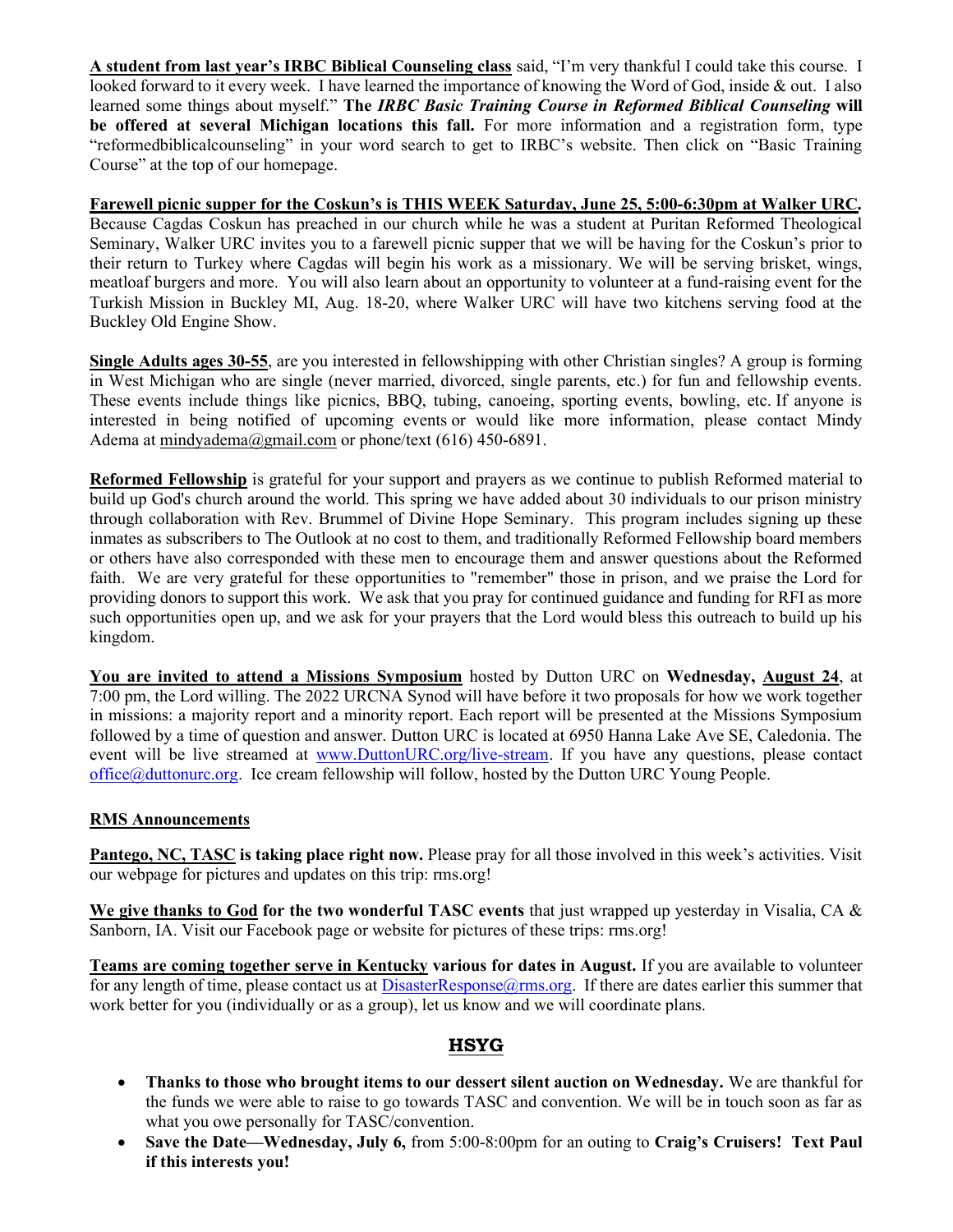### THIS WEEK AT CORNERSTONE

| <b>Today</b>    | 9:30 AM  | Morning Worship Service                  |  |
|-----------------|----------|------------------------------------------|--|
|                 | 11:00 AM | Profession of Faith Class (Council Room) |  |
|                 | 5:20 PM  | Song Service                             |  |
|                 | 5:30 PM  | Evening Worship Service                  |  |
|                 | 7:00 PM  | Issues and Actions Committee (Basement)  |  |
| <b>Monday</b>   | 7:00 PM  | <b>Education Committee Meeting</b>       |  |
|                 | 7:00 PM  | <b>Missions Committee Meeting</b>        |  |
| Wednesday       | 6:30 AM  | <b>Early Risers</b>                      |  |
| <b>Thursday</b> | 6:30 PM  | <b>VBS</b> at Presidential Estates       |  |

### OPPORTUNITIES TO SERVE

| <b>Offerings:</b>      | June 19 AM: Building Fund<br>June 26 AM: Word & Deed                                                                           | PM: Christian Education<br>PM: Mid-America Reformed Seminary |  |  |
|------------------------|--------------------------------------------------------------------------------------------------------------------------------|--------------------------------------------------------------|--|--|
| <b>Coffee Servers:</b> | <b>June 19</b> – Rod $\&$ Deb Westveer<br><b>June 26 – Dorothy VandenBosch &amp; Deanne Carbone</b>                            |                                                              |  |  |
| <b>Host Family:</b>    | June 19 – FATHER'S DAY – Everyone<br><b>June 26 – Pastor Phil &amp; Brenda Vos</b>                                             |                                                              |  |  |
| <b>Nursery:</b>        | June 19 AM: Karen & Leighann Sterk<br>PM: Amanda Hodges, Hannah Moelker                                                        |                                                              |  |  |
|                        | <b>June 26 AM:</b> Jill Spoelma, Sue Gift<br>PM: Carrie Knott, Zoe Dykstra                                                     |                                                              |  |  |
| <b>Security:</b>       | June 19 AM: Scott DenHerder, Patrick Carbone<br><b>PM:</b> Dan Deppe, John Emelander                                           | First Responder: Carissa Schuiteman                          |  |  |
|                        | June 26 AM: Bob Hop, Matt Moorman<br>PM: Keith Schuiteman, Kevin Schuiteman                                                    | First Responder: Beth Kramer                                 |  |  |
| Sound:                 | June 19 - Dan Bratt                                                                                                            | June 26 – Camdon Deppe                                       |  |  |
| <b>Ushers:</b>         | June AM: Dan Deppe, Clayton Deppe, Camdon Deppe, Dan DeVries<br><b>PM:</b> Joe DeWitt, Jacob DeWitt, Lee DeWitt, Steve Dykstra |                                                              |  |  |
|                        | July AM: Jim Dykstra, Ethan Dykstra, Jackson Dykstra, Dave Gift                                                                |                                                              |  |  |

PM: John Gras, Aaron Gras, Dennis Haveman, Henry Haveman

### REQUESTED MISCELLANEOUS ANNOUNCEMENTS

- Word & Deed Softball Tournament Lord Willing, Word & Deed will host its annual softball tournament on Saturday, **August 6, 2022**, at Whistlestop Park  $(2120 - 76<sup>th</sup>$  St., Byron Center, MI). We invite you to participate in this time of fellowship and sportsmanship by playing or sponsoring a player or team. This year's tournament will benefit a relief program for people from Myanmar who are suffering because of violence and lack of food due to political unrest. Softball information and event sponsorships are now available through the office (usoffice@wordanddeed.org) or 866.391.5728. Please join us!
- Georgetown Harmony Homes, providing Christian homes and services for adults with developmental disabilities, currently has an employment opportunity and a need for part-time staff to work in the homes with our residents, primarily evenings and weekends. If you are at least 18 years old and have a caring heart, you are encouraged to apply online at www.georgetownharmonyhomes.org. It's an opportunity to